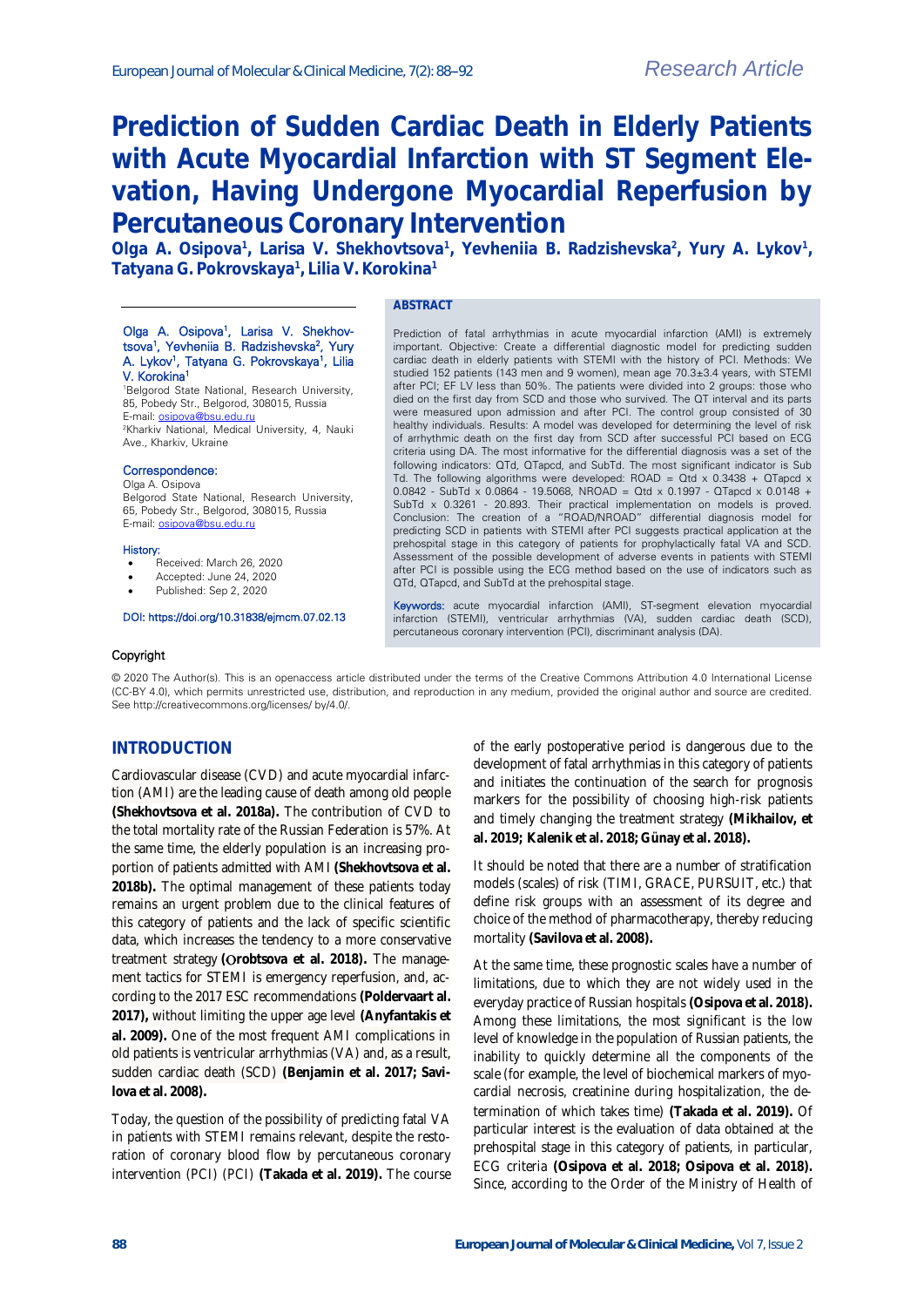the Russian Federation dated May 10, 2017 No. 203n "On the approval of criteria for assessing the quality of medical care" of all the used instrumental methods for examining a patient with ACS, the ECG recording is included in the standard of care for this pathology and has strictly regulated time frames for execution **(Bonnemeier et al. 2001).**

Thus, it seems important and relevant to search for a prognostic model that would be economically viable, simple and convenient for use in practical health care. Therefore, to create such a model, we chose ECG with an estimate of the QT interval and its components to use in our study.

# **OBJECTIVE**

Create a differential diagnostic model for the "risk of arrhythmic death (ROAD)/no risk of arrhythmic death (NROAD)" for predicting sudden cardiac death in old patients with STEMI with the history of PCI.

## **MATERIALS AND METHODS**

The results of 152 patients were studied. The examined patients were 143 (94.2%) men and 9 (5.9%) women, their average age was 71.1 [66-74], 70.3  $\pm$  3.4 years. The criteria for inclusion in the study were: the presence of STEMI with an effective emergency PCI with stenting of a heart attack artery in the first 3 hours from the onset of the disease, ejection fraction (EF) of the left ventricle (LV) of the heart less than 50%. Patients were examined in two stages: upon admission, and on the 1st day of STEMI after PCI.

ECG was recorded according to the standard method in 12 leads at a speed of 50 mm/s.

The following intervals were determined on the ECG: QT (distance from the beginning of the Q wave to the end of the T wave),  $Q$ Tap (distance from the beginning of  $Q$  to the tip of the T wave), JT (distance from point J to the end of the T wave), JTap (distance from the point J to the top of the T wave), and SubT (distance from the top of the T wave to its end).

The measurements were taken with a standard measuring ruler in at least 3 consecutive cardiocycles in each lead. The smallest number of ECG leads in which an adequate measurement of QT was performed was 7.

Since the duration of the QT interval and its parts depend on the heart rate (HR), the Bazett formula was used for their  $QTc = QT/\sqrt{RR}$ , correction:  $QTapc = QTap/\sqrt{RR}$ ,  $JTc=JT/\sqrt{RR}$ ,  $JTapc=JTap/\sqrt{RR}$ ,  $SubTc=SubT/\sqrt{RR}$ , where QTc, QTapc, JTc, JTapc and SubTc are the average values of the intervals QT, QTap, JT, JTap and SubT, respectively, corrected by the Bazett formula (s); QT, QTap, JT, JTap and SubT - average values of the intervals QT, QTap, JT, JTap and SubT (s); RR is the duration of the cardiac cycle (s).

Then, the variance of the QT interval and its parts was calculated: the difference between the maximum and minimum values of these intervals of the same standard ECG. The corrected variance of the QT interval and its parts was calculated as the difference between the maximum and minimum values corrected by the Bazett formula.

QTcd= QTc max-QTc min; QTapcd= QTapc max-QTapc min; JTcd= JTc max-JTc min; JTapcd= JTapc max-JTapc min; SubTcd= SubTc max- SubTc min.

Subsequently, patients were divided into 2 groups: 32 patients with STEMI after successful PCI, were in stable condition and died on the first day after successful revascularization from SCD, as well as 120 patients with STEMI who underwent PCI without early complications after revascularization.

The control group consisted of 30 healthy individuals, comparable in age and sex with STEMI patients.

# **RESULTS AND DISCUSSION**

According to the number of risk factors, age, Killip severity grade, cardiac arrhythmias, potassium levels in the blood at admission, the dead and surviving patients were comparable. The average values of EF LV in the examined were 41.3 [20.4-49.0]%.

The practical implementation of the developed theory was aimed at creating a model of differential diagnosis of "ROAD/NROAD" conditions and discriminant analysis (DA).

The immediate task of DA is the selection of indicators for referring a new case to one or another group.

It was established that during hospitalization, the following indicators of the QT interval were reliably prolonged: QTm by 8.1% ( $p$ <0.05), QTcm by 18.1% ( $p$ <0.000), QTd by 142.86% (p<0.000), QTcd by 174.79% (p<0.000), QTapcm by 6.5% ( $p$ <0.05). It was proved that some indicators were shortened: the variance of the QTap interval (QTapd) was shorter by 60% (p˂0.000), the QTapcd indicator by 55.2% (p<0.000), JTm by 17.3% (p<0.005), JTcm by 9.8% (p<0.05), JTapm by 37.5% (p<0.000) (Table 1).

**Table 1: Electric physiological indicators at admission (Me[Mmin-Mmax])**

|                                     | $\overline{\phantom{0}}$ |                          |       |
|-------------------------------------|--------------------------|--------------------------|-------|
| Indicators,<br>units of measurement | Study group (n=152)      | Control<br>$group(n=30)$ | p     |
| QTm, ms                             | 435.0 [365.0-500.0]      | 402.3 [263.5-417.5]      | 0.01  |
| QTcm, ms                            | 489.3 [387.6-642.3]      | 414.4 [279.3-418.8]      | 0.000 |
| QTd, ms                             | 85.0 [50.0-130.0]        | 35.0 [30.0-40.0]         | 0.000 |
| QTcd, ms                            | 97.0 [51.8-162.6]        | 35.3 [32.0-46.5]         | 0.000 |
| QTapcm, ms                          | 328.3 [214.0-435.0]      | 308.2 [178.6-328.3]      | 0.02  |
| QTapd, ms                           | $10.0$ [5.0-75.0]        | 25.0 [18.0-30.0]         | 0.000 |
| QTapcd, ms                          | $11.7$ $[4.6-91.6]$      | 26.1 [18.4-32.0]         | 0.000 |
| JTm, ms                             | 332.5 [267.5-407.0]      | 402.2 [263.4-417.4]      | 0.002 |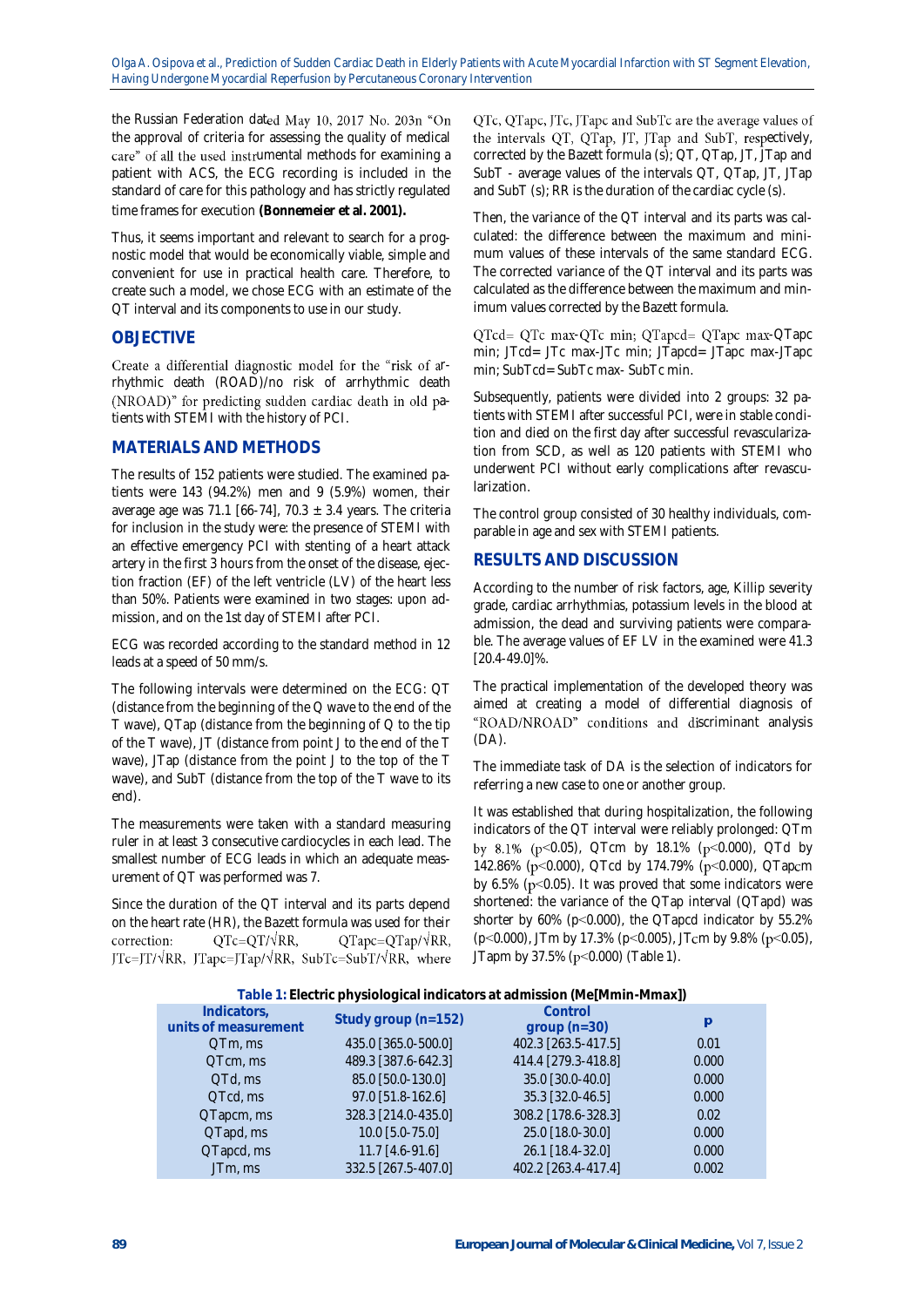Olga A. Osipova et al., Prediction of Sudden Cardiac Death in Elderly Patients with Acute Myocardial Infarction with ST Segment Elevation, Having Undergone Myocardial Reperfusion by Percutaneous Coronary Intervention

| JTcm, ms   | 373.7 [283.0-498.0] | 414.3 [279.2-418.7] | 0.02  |
|------------|---------------------|---------------------|-------|
| JTd, ms    | 85.0 [50.0-130.0]   | 16.0 [11.0-21.0]    | 0.000 |
| JTcd, ms   | 97.0 [51.8-162.6]   | $16.5$ [12.1-22.1]  | 0.000 |
| JTapm, ms  | 187.5 [107.5-269.5] | 300.2 [168.4-324.9] | 0.000 |
| SubTm, ms  | 141.9 [117.0-221.0] | 101.3 [85.0-125.0]  | 0.000 |
| SubTcm, ms | 163.2 [118.0-297.7] | 104.0 [85.9-136.0]  | 0.000 |
| SubTd, ms  | 75.0 [45.0-105.0]   | 16.0 [10.0-20.0]    | 0.000 |
| SubTcd, ms | 81.7 [46.7-133.4]   | 16.0 [10.2-21.0]    | 0.000 |

In turn, the indicators of the final segment of the QT interval in the general group of STEMI patients were higher than those of the control group: JTd was 5 times higher (p˂0.005), JTcd was 5.8 times higher (p˂0.005), SubTm prevailed by 40.1% (p < 0.005), SubTcm by 56.9% (p < 0.005), SubTd was 4.7 times higher (368.8%) ( $p$ <0.005), and Sub-Tcd was 5.1 times higher  $(410.6%) (p<0.005)$ .

Prediction was carried out by constructing new variables (linear combinations of the selected part of the primary indicators) and evaluating their numerical values.

According to the results of applying DA to the set of indicators listed above, the most informative for differential diagnosis was the set of the following indicators: QTd, QTapcd, SubTd (Table 2).

| Table 2: The results of DA differential diagnosis of the ROAD/NROAD level |
|---------------------------------------------------------------------------|
|---------------------------------------------------------------------------|

| Indicator, units<br>of measurement<br>QTd, ms | Wilks'<br>Lambda<br>0.168375 | Partial<br>Lambda<br>0.887646 | F-femove<br>(1.104)<br>13.1638 | p-value<br>0.000444 | Toler.<br>0.615776 | 1-Toler (R-<br>Sar.)<br>0.384224 |
|-----------------------------------------------|------------------------------|-------------------------------|--------------------------------|---------------------|--------------------|----------------------------------|
| QTapcd, ms                                    | 0.163576                     | 0.913690                      | 9.8241                         | 0.002239            | 0.821170           | 0.178830                         |
| SubTd, ms                                     | 0.387819                     | 0.385380                      | 165.8638                       | 0.000000            | 0.713311           | 0.286689                         |

Based on the obtained DA data, a matrix of the structural factor is determined (Table 3).

Table 3: Structural factor matrix (correlation variables - canonical roots).

| Indicator, units of measurement<br>QTd, ms | Root 1<br>$-0.089757$ | p<0.0000 |
|--------------------------------------------|-----------------------|----------|
| QTapcd, ms                                 | $-0.515361$           | p<0.0000 |
| SubTd, ms                                  | 0.772239              | p<0.0000 |

The first column of the table shows the -Wilks values for each variable, which should be interpreted as the opposite of the general -Wilks: the more is, the more desirable is the presence of the indicator in the procedure. Considering this feature, the influence of all the selected indicators is quite comparable with the dominant contribution of Sub Td.

Sub Td was proved to be more significant.

The inverse classification matrix characterizes the quality of the constructed algorithm and contains information about the number and percentage of observations correctly classified based on it in each group (Table 4).

| Table 4: Classification of DA differential diagnosis of the ROAD/NROAD level |  |
|------------------------------------------------------------------------------|--|
|------------------------------------------------------------------------------|--|

| Percent  | $G \; 1:0$ | $G$ 2:1<br>$p=.70370$ |
|----------|------------|-----------------------|
| 100,0000 | 32         |                       |
| 98.6842  |            | 75                    |
| 99.0741  | 33         | 75                    |
|          | Correct    | $p=.29630$            |

The data obtained show that the proposed model provides 100% sensitivity (of the 32 dead, the constructed model identified all patients) and 98.7% of the specificity of the

method. This result is high enough for studies focused on indicators in medicine. The DA data are presented in Table 5.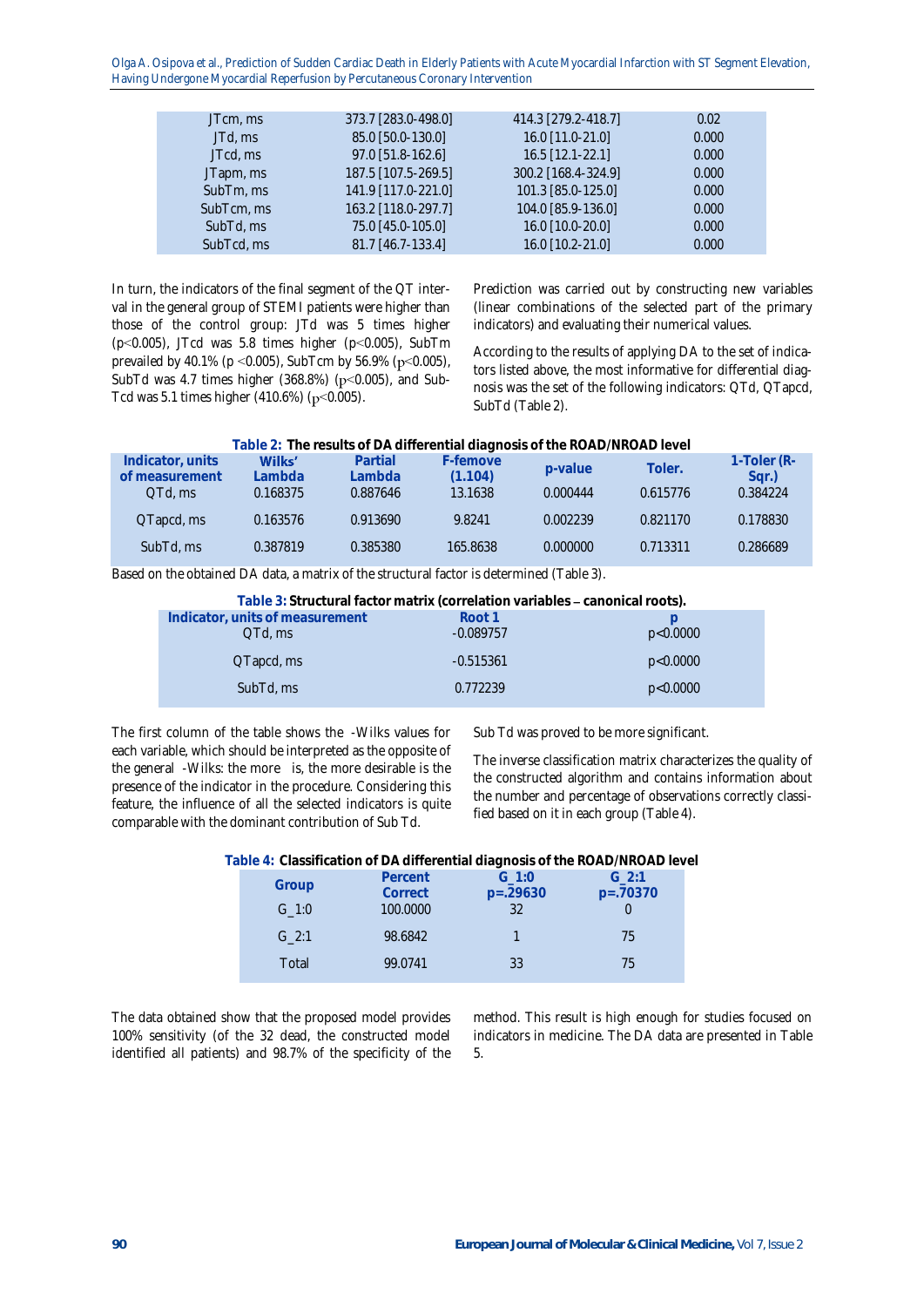Olga A. Osipova et al., Prediction of Sudden Cardiac Death in Elderly Patients with Acute Myocardial Infarction with ST Segment Elevation, Having Undergone Myocardial Reperfusion by Percutaneous Coronary Intervention

| Table 5: DS classification functions (Model 1). |                      |                                 |  |  |
|-------------------------------------------------|----------------------|---------------------------------|--|--|
| <b>Indicators</b>                               |                      | <b>Classification functions</b> |  |  |
| QTd, ms                                         | $G \; 1:0$<br>0.3438 | $G$ 2:1<br>0.1997               |  |  |
|                                                 |                      |                                 |  |  |
| QТ apcd, мс                                     | 0.0842               | $-0.0148$                       |  |  |
| Sub Td, мс                                      | $-0.0864$            | 0.3261                          |  |  |
| Constant                                        | $-19.5068$           | $-20.8930$                      |  |  |

Shown: column 1 for the "0 - ROAD" forecast and column 2 for the "NROAD" forecast). In our work, we developed the ROAD algorithm:

 $ROAD = Qtd x 0.3438 + QTapcd x 0.0842 - SubTd x 0.0864 - 19.5068$ , and NROAD algorithm:  $NROAD = Qtd x 0.1997 - QTapcd x 0.0148 + SubTd x 0.3261 - 20.893.$ 

The proposed algorithm is easy to implement.

## **CONCLUSION**

VA and SCD are usually caused by AMI and are associated with an unfavorable clinical outcome **(Benjamin et al. 2017; Shekhovtsova et al. 2018).**

It was proved that the risk of irreversible myocardial ischemia, facilitating the development of focal or non-focal arrhythmogenic sources degenerating in VA, was the highest for 72 hours **(Task et al. 2018).**

Patients with STEMI are at high risk for life-threatening VA, hemodynamic instability. However, these high-risk SCD patients are not represented in randomized trials, and reliable data on their long-term prognosis are limited.

Accordingly, the recommendations of international guidelines are not uniform for patients with VA-complicated STEMI **(Poldervaart et al. 2017; Savilova et al. 2008).** In our study, differences in prognostic results are evaluated depending on the presence of risk factors and ECG indicators, which is used in the strategy of prehospital tactics of managing these patients **(Takada et al. 2019).** This study demonstrates that the strongest risk factors for SCD on the first day were QTd, QTapcd, SubTd, LV EF <35%.

The creation of a "ROAD/NROAD" differential diagnosis model for predicting SCD in old patients with STEMI after PCI suggests practical application at the prehospital stage in this category of patients for prophylactically fatal VA and SCD.

Thus we can state that the assessment of the possible development of adverse events in patients with STEMI after PCI is possible using the ECG method based on the use of indicators such as QTd, QTapcd, and SubTd at the prehospital stage **(Task et al. 2018).**

## **CONFLICT OF INTEREST:** Nil

## **REFERENCES**

1. Shekhovtsova, LV, Osipova, OA, Golovin, AI. 2018a. Modern approaches to assessing the myocardial electrophysiological instability as a predictor of sudden cardiac death in acute myocardial infarction. Modern problems of science and education, 5:204.

- 2. Shekhovtsova, LV, Osipova, OA, Zhernakova, NI, Pokrovskiy, MV, Pokrovskaya, TG. 2018b. Effect of antagonist mineralocorticoid receptors eplerenon on the dynamics of QT-interval dispersion in patients with acute elderly aged. Journal of International Pharmaceutical Research, 45:382-387.
- 3. Orobtsova, MV, Gorelik, SG, Mutaliev, IH. 2018. The influence of operational stress on the progression of cognitive dysfunction in middle-aged and senior patients with ischemic heart disease and valvular dysfunction. Research Results in Biomedicine, 4(4):79-84. DOI: 10.18413/2313-8955-2018-4-4-0-9
- 4. Poldervaart, JM, Langedijk, M, Backus, BE. 2017. Comparison of the GRACE, HEART and TIMI score to predict major adverse cardiac events in chest pain patients at the emergency department. Abstract Send to Int J Cardiol., 227:656-661.
- 5. Anyfantakis, ZA, Baron, G, Aubry, P. 2009. Acute coronary angiographic findings in survivors of out-of-hospital cardiac arrest. Am Heart J., 157:312-318.
- 6. Benjamin, EJ, Blaha, MJ, Chiuve, SE. 2017. Heart Disease and Stroke Statistics-2017 Update: A Report From the American Heart Association. American Heart Association Statistics Committee and Stroke Statistics Subcommittee. Circulation, 135(10):146-603.
- 7. Savilova VV, Dolgikh VT, Kondratiev AI. 2008. Risk factors and causes of death in acute myocardial infarction in old people. Clinical Gerontology, 14(12):45-48.
- 8. Takada, T, Shishido, K, Hayashi, T. 2019. Impact of Late Ventricular Arrhythmias on Cardiac Mortality in Patients with Acute Myocardial Infarction. J Interv Cardiol., 8:5345178.
- 9. Mikhailov, PV, Muravyov, AV, Osetrov, IA. 2019. Age-related changes in microcirculation: the role of regular physical activity. Research Results in Biomedicine, 5(3):82-91. DOI: 10.18413/2658-6533-2019-5-3- 0-9.
- 10. Osipova, OA, Zhernakova, NI, Askari, IV. 2018. Dyssynchrony of the heart as a pathogenetic mechanism of the chronic cardiac insufficiency progression on the backgroound of ischemic heart disease or physiological aging of the heart. Journal of International Pharmaceutical Research, 45:467-472.